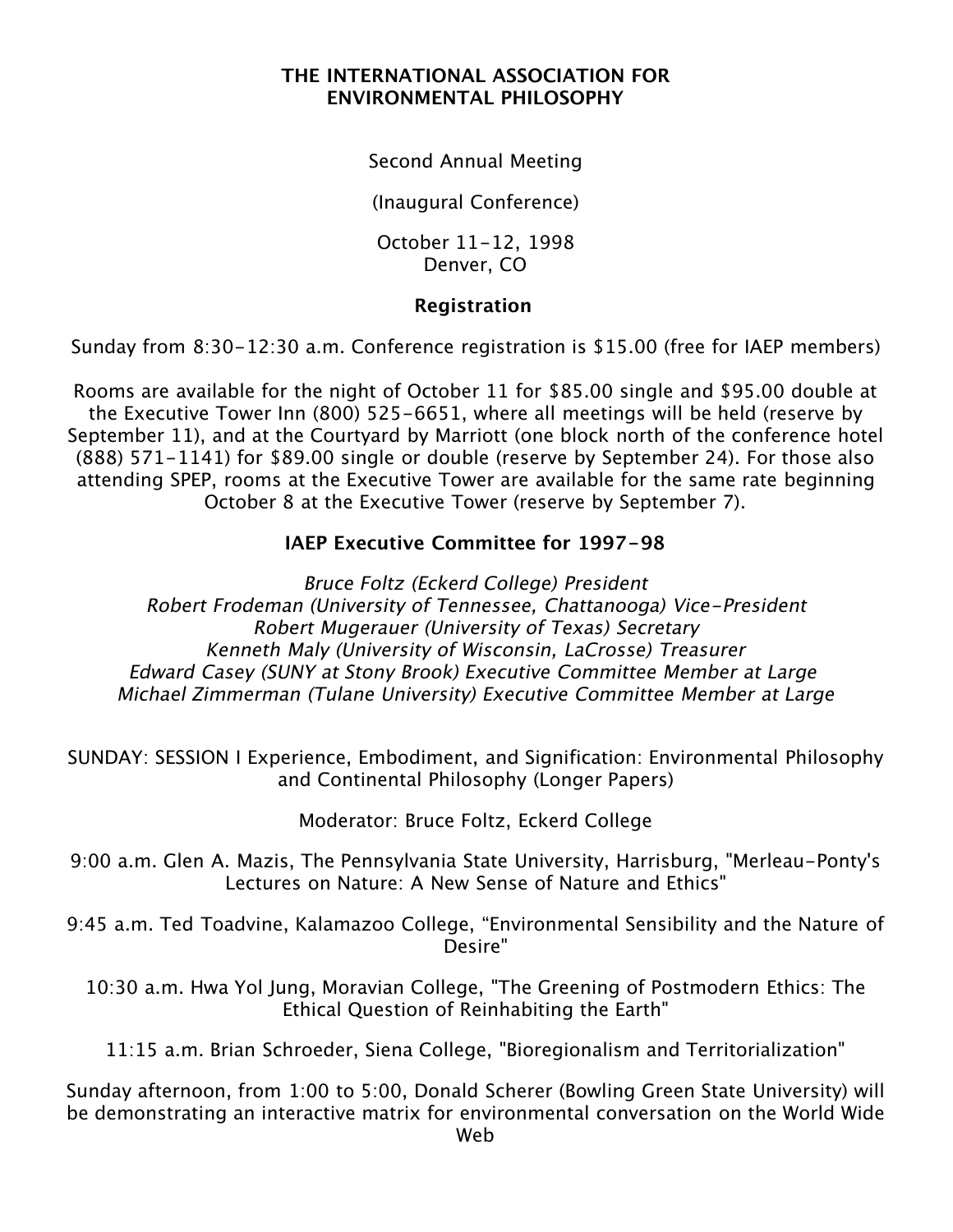SUNDAY: SESSION II Knowing Nature: Environmental Epistemology (Shorter Papers/Extended Discussion)

Moderator: John Kress, St. John's College, Annapolis

1:00 p.m. Robert Kirkman, University of New Hampshire, "Introduction to Environmental Skepticism"

1:40 p.m. Michael Zimmerman, Tulane University, "Difficulties Confronting Continental Environmental Philosophy"

2:20 p.m. Max Oelschlaeger, University of North Texas, "Representing Nature: Questions Concerning the Social Creation of Nature."

SUNDAY : SESSION III Nature and the Individual: Environmental Philosophy and American Philosophy (Longer Papers)

Moderator: Andrew Light, SUNY at Binghamton

3:00 p.m. Brice Wachterhauser, St. Joseph's University, "Nature, Teleology and the Individual: Thoreau's Walden"

3:45 p.m. Bruce Wilshire, Rutgers University, "William James, Black Elk, and the Healing Act"

SUNDAY : SESSION IV Development, Restoration, and Political Praxis: Environmental Philosophy in Europe and Africa (Longer Papers)

Moderator: Karim Benammar, Kobe University (Japan)

4:30 p.m. Robert Switzer, The American University in Cairo (Egypt), "Consuming Passions: Modernity and the Cult of Development"

5:10 p.m. Irene J. Klaver, Agricultural University of Wageningen (Netherlands), "New Nature in the Netherlands: Reintroduced Animals as Boundary Objects"

5:50 p.m. Johan Hedrén and Thomas Achen, University of Linkoping (Sweden),"On the Role of Political Philosophy in Environmental Ethics: The Case of the Liquidation of Atomic Energy in Sweden"

SUNDAY 6:30 p.m. BUSINESS MEETING

SUNDAY 9:00 p. m. KEYNOTE ADDRESS: Alphonso Lingis, The Pennsylvania State University, "Bestiality"

## SUNDAY 10:00 p.m. RECEPTION

MONDAY SESSION I On the Nature of Nature: Environmental Philosophy and the Philosophical Tradition (Shorter Papers/Panel Discussion)

Moderator: Diane Michelfelder, Utah State University

8:30 a.m. Felix O'Murchadha, University of Wuppertal (Germany) "Life, Eternity, Time"